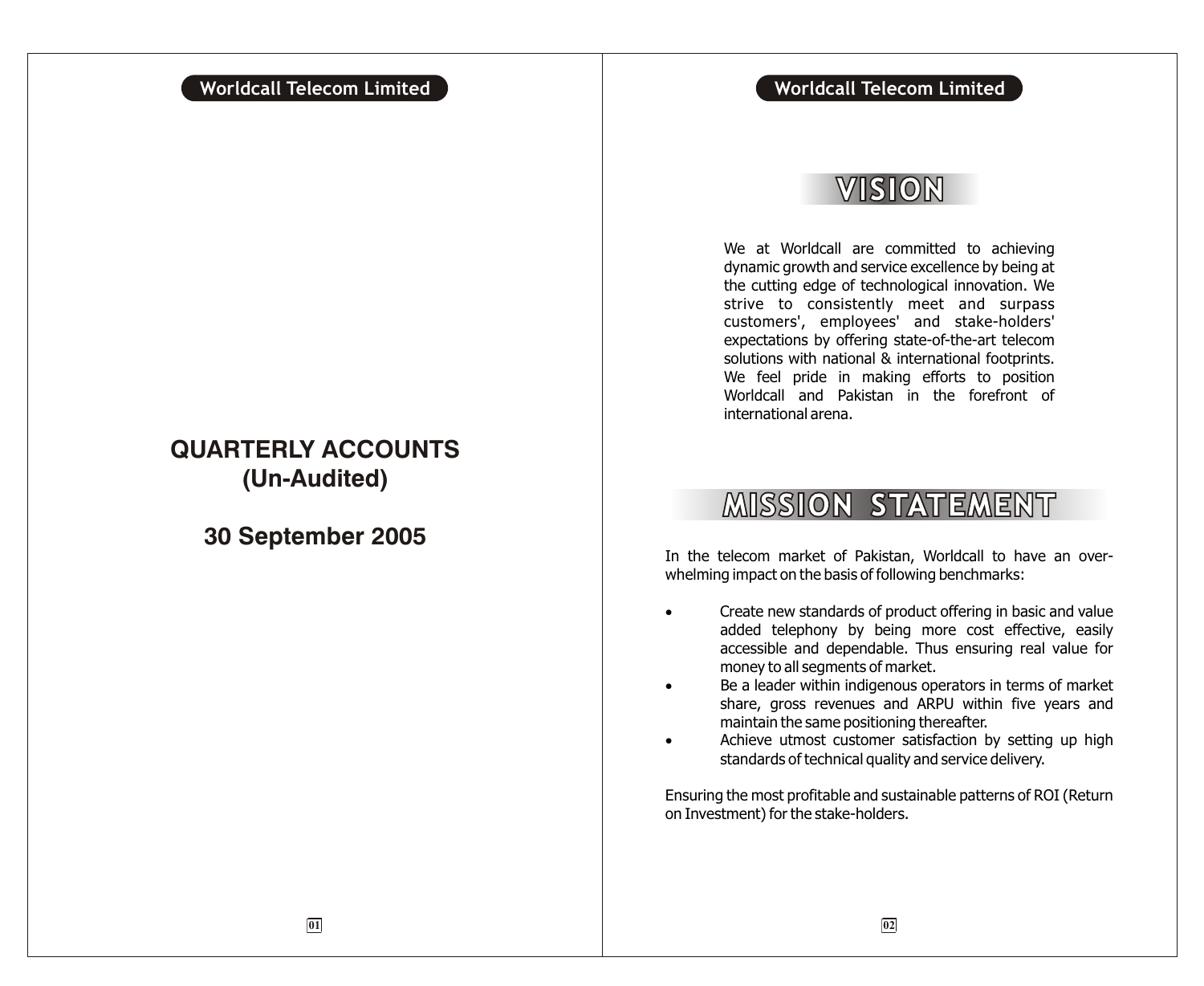## **Worldcall Telecom Limited Worldcall Telecom Limited**

# Contents

*Page Four* Company information *Page Five* Directors' review *Page Six Balance sheet Page Seven* Profit & loss account *Page Eight* Cash flow statement *Page Nine* Statement of changes in equity *Page Ten* Notes to the accounts

## COMPANY INFORMATION

| <b>Board of Directors</b>                   | Sulieman Ahmed Said Al-Hogani (Chairman)<br>Salmaan Taseer (Chief Executive Officer)<br>Shaan Taseer<br>Muhammad Shuaib Yousaf<br><b>Tanvir Ahmad</b><br>Air Vice Marshal (R) Syed Imtiaz Hyder<br>Muhammad Bilal Sheikh<br>Khurshid Zafar Qureshi<br>Abid Raza                                                                                                                                                                                                                                                                                                                                                                                   |
|---------------------------------------------|---------------------------------------------------------------------------------------------------------------------------------------------------------------------------------------------------------------------------------------------------------------------------------------------------------------------------------------------------------------------------------------------------------------------------------------------------------------------------------------------------------------------------------------------------------------------------------------------------------------------------------------------------|
| <b>Chief Financial Officer</b>              | Muhammad Naveed Tariq                                                                                                                                                                                                                                                                                                                                                                                                                                                                                                                                                                                                                             |
| <b>Audit Committee</b>                      | Muhammad Shuaib Yousaf (Chairman)<br>Shaan Taseer (Member)<br>Tanvir Ahmad (Member)                                                                                                                                                                                                                                                                                                                                                                                                                                                                                                                                                               |
| <b>Company Secretary</b>                    | <b>Ahmad Bilal</b>                                                                                                                                                                                                                                                                                                                                                                                                                                                                                                                                                                                                                                |
| Auditors                                    | Taseer Hadi Khalid & Co.<br><b>Chartered Accountants</b>                                                                                                                                                                                                                                                                                                                                                                                                                                                                                                                                                                                          |
| Legal Adviser                               | Hosain & Rahim<br>Advocates                                                                                                                                                                                                                                                                                                                                                                                                                                                                                                                                                                                                                       |
| <b>Bankers</b>                              | Allied Bank of Pakistan Limited<br>Askari Commercial Bank Limited<br><b>Crescent Commercial Bank Limited</b><br>Faysal Bank Limited<br><b>Habib Bank Limited</b><br><b>KASB Bank Limited</b><br>Muslim Commercial Bank Limited<br>National Bank of Pakistan<br><b>ORIX Leasing Pakistan Limited</b><br>Pak Kuwait Investment Co. (Pvt) Limited<br>Pak Oman Investment Co. Limited<br>Pakistan Industrial Credit &<br><b>Investment Corporation Limited</b><br><b>PICIC Commercial Bank Limited</b><br>Prime Commercial Bank Limited<br>Soneri Bank Limited<br><b>Standard Chartered Bank</b><br>Standard Chartered Modaraba<br>Union Bank Limited |
| <b>Registrar and Shares Transfer Office</b> | THK Associates (Pvt.) Limited<br>Ground Floor, Modern Motors House,<br><b>Beaumont Road</b><br>Karachi<br>28 (021) 5689021                                                                                                                                                                                                                                                                                                                                                                                                                                                                                                                        |
| Registered Office / Head Office             | 103-C/II, Gulberg-III<br>Lahore, Pakistan<br>28 (042) 5757591-4<br>Fax: (042) 5757590, 5877920                                                                                                                                                                                                                                                                                                                                                                                                                                                                                                                                                    |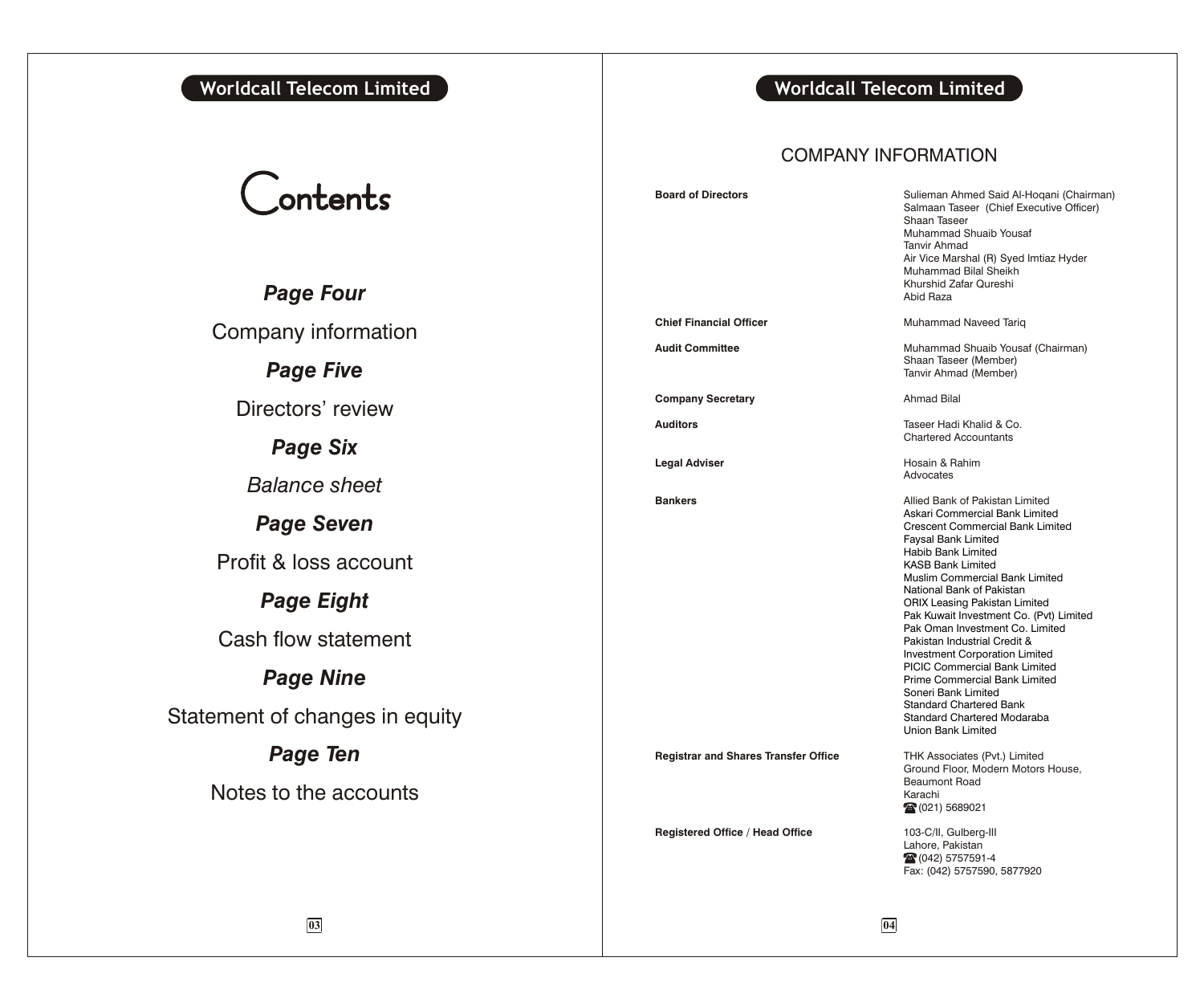## **DIRECTOR'S REVIEW**

The directors of Worldcall Telecom Limited have the pleasure to present to the shareholders 1<sup>st</sup> quarterly accounts for the period ended 30September 2005.

#### **Review of Current Operations**

The company has successfully launched its WLL services in eight cities of Punjab, whereas further roll out in nine cities is in the pipeline which includes expanding beyond the Punjab horizon as well. Slight delay in the roll out is due to obvious mobility reasons in view of current country situation in post earthquake scenario. The company has earned total revenue of PKR 593 million from both of its operations i.e. WLL and LDI services. There is a noticeable increase in customer base at the end of the first quarter. WTL has already entered into agreement with two companies with regards to white labeling of payphones and started its services with one of these.

The company has made a total profit of PKR 17.4 million for the current quarter. This has been achieved by utilizing the team effort of best professionals brought together by the management. The management is also working for the optimum utilization of the available resources to achieve cost reduction. This is evident by comparing the results of the annual accounts with this quarter: the gross profit margin has increased to 17.6% as compared to 10.3% at the year end. The operational cost has been decreased by 1% of gross revenue as compared to the results of the year ended on June 30, 2005.

#### **Future Outlook**

The management of the company is keen to make the company a leading trend setter in WLL and LDI services by continuously providing value added service to the customers. The company has launched its internet services in the mid of this quarter under review. The management is also keen to get the leading position in the market by capturing the untapped market and will try to reach those areas and enjoy the benefits of the first movers. The management has set its foot for the upcoming phase II of WLL project.

With the passage of time and increase in competition in the telecom market, the directors are keenly observing the changing circumstances. The strategy is two pronged; adopting a dynamic pricing regime to ensure most competitive tariffs in the market, plus, focusing on providing best customer services to strengthen our bond with the subscribers. Best tariffs and improved customer care will ensure a wider subscriber base and, hence, a growth in revenues in future.

Worldcall Group is working on consolidation of all its telecom and broad band businesses in the interest of shareholders and other stake holders. The vision is to be a full telecom, including broad band, services provider under one entity. Necessary approval for consolidation of different entities under one umbrella shall be placed before the shareholders for approval in due course as and when required.

Both the requests with PTA regarding deferment of license fee and determination of limited mobility are yet to be decided by PTA.

#### **Acknowledgement**

The Directors acknowledge the hard work and valuable services of its employees and continue to believe in the mutual sharing of rewards resulting from the dedication of all employees.

For and on behalf of the Board of Directors

Lahore Salmaan Taseer **Chief Executive Officer** 

## **Worldcall Telecom Limited Worldcall Telecom Limited**

## **BALANCE SHEET**

| AS AT 30 SEPTEMBER 2005 (Un-Audited)                |                | 30 September  | 30 June       |
|-----------------------------------------------------|----------------|---------------|---------------|
|                                                     | <b>Note</b>    | 2005          | 2005          |
|                                                     |                | <b>Rupees</b> | Rupees        |
| PROPERTY, PLANT AND EQUIPMENT                       | $\overline{4}$ | 2,317,085,774 | 2,114,292,498 |
| INTANGIBLE ASSETS                                   |                | 2,381,142,352 | 2,413,020,723 |
| LONG TERM ADVANCES                                  |                | 6,443,640     | 6,423,070     |
| LONG TERM DEPOSITS                                  |                | 133,620,120   | 132,705,733   |
| DEFERRED TAXATION                                   |                | 19,785,189    | 12,703,806    |
| <b>CURRENT ASSETS</b>                               |                | 4,858,077,075 | 4,679,145,830 |
|                                                     |                |               |               |
| Stock-in-trade                                      |                | 376,767       | 436,390       |
| Trade debts                                         |                | 356,506,313   | 300,367,332   |
| Loans and advances                                  |                | 152,171,038   | 132,351,745   |
| Deposits and prepayments                            |                | 149,396,016   | 122, 164, 138 |
| Other receivables                                   |                | 317,425,989   | 145,224,993   |
| Short term investments                              |                | 660,000,000   |               |
| Cash and bank balances                              |                | 377,738,580   | 591,927,868   |
| <b>CURRENT LIABILITIES</b>                          |                | 2,013,614,703 | 1,292,472,466 |
| Trade and other payables                            |                | 953,446,923   | 948,931,291   |
| Interest and mark-up payable                        |                | 62,428,976    | 55,584,139    |
| Short term borrowings                               |                | 67,238,849    | 29,539,157    |
| Current maturity of long term finances              |                | 129,050,857   | 75,000,000    |
| Current portion of liabilities against assets       |                | 56,087,209    | 55,172,957    |
| subject to finance lease                            |                | 1,268,252,814 | 1,164,227,544 |
| <b>NET CURRENT ASSETS</b>                           |                | 745,361,889   | 128,244,922   |
| <b>NON CURRENT LIABILITIES</b>                      |                |               |               |
|                                                     |                |               |               |
| Long term finances                                  |                | 740,672,203   | 647,767,810   |
| Liabilities against assets subject to finance lease |                | 89,400,066    | 103,056,970   |
| Long term deposits                                  |                | 5,748,569     | 4,538,675     |
| Long term payables                                  |                | 106,874,574   | 106,874,574   |
| Deferred liability for staff gratuity               |                | 6,856,045     | 5,760,375     |
| License fee payable                                 |                | 1,208,610,000 | 1,208,610,000 |
|                                                     |                | 2,158,161,457 | 2,076,608,404 |
| <b>CONTINGENCIES AND COMMITMENTS</b>                | 6              |               |               |
| <b>REPRESENTED BY</b>                               |                | 3,445,277,507 | 2,730,782,348 |
| <b>SHARE CAPITAL AND RESERVES</b>                   |                |               |               |

| Share capital             | 3,440,000,000 | 2.750.000.000 |
|---------------------------|---------------|---------------|
| Accumulated profit/(loss) | 5,277,507     | (19,217,652)  |
|                           | 3,445,277,507 | 2,730,782,348 |

The annexed notes 1 to 7 form an integral part of these financial statements.

These financial statements were authorized for issue on 31 October 2005 by the Board of Directors of the Company.

**Lahore Chief Executive Director**

**05 06**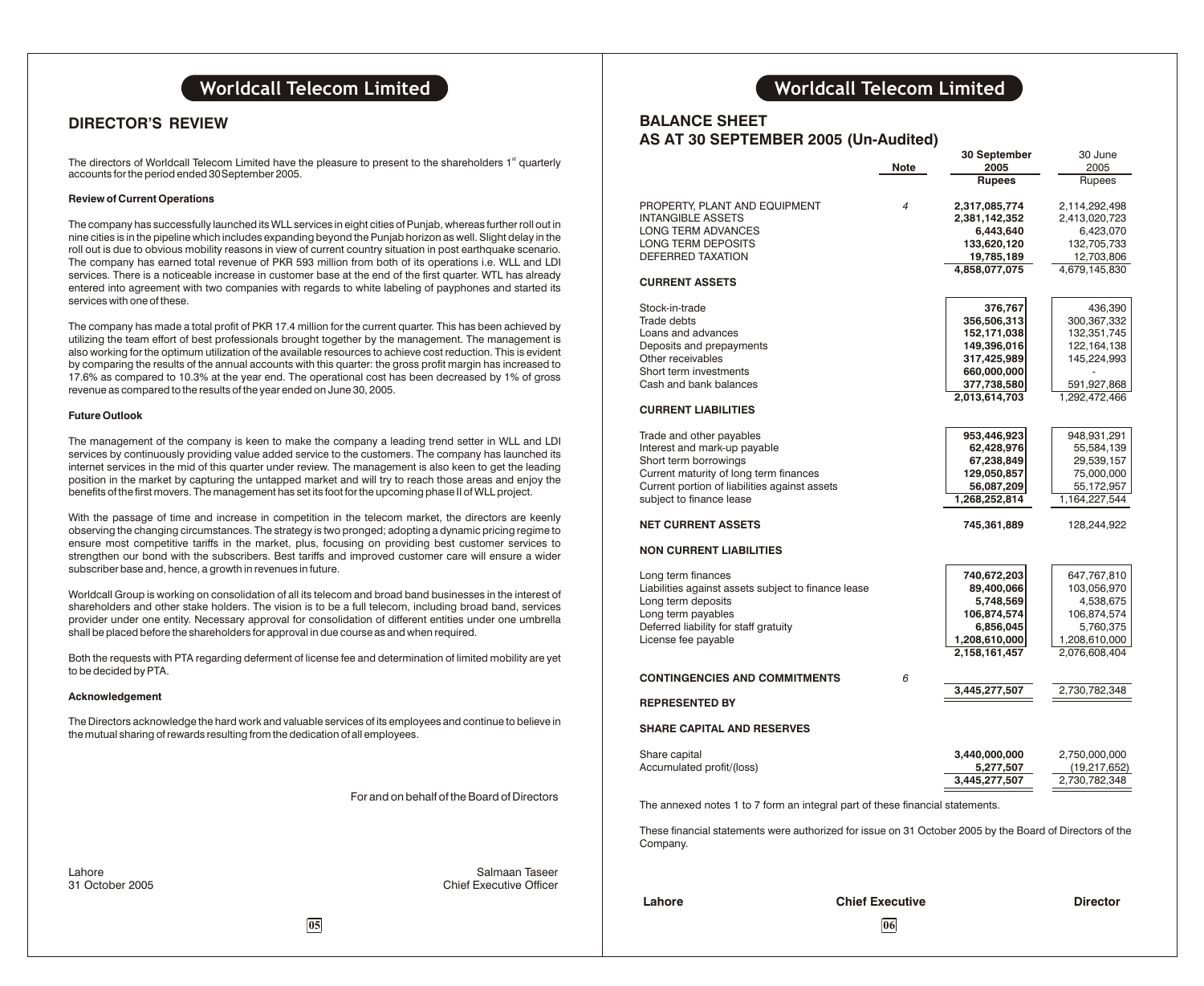## **PROFIT AND LOSS ACCOUNT (UN-AUDITED) FOR THE QUARTER ENDED 30 SEPTEMBER 2005**

|                                   | Quarter ended<br>30 September 2005<br><b>Rupees</b> |
|-----------------------------------|-----------------------------------------------------|
| <b>REVENUE</b>                    | 593,760,805                                         |
| <b>DIRECT COSTS</b>               | (489, 301, 550)                                     |
| <b>GROSS PROFIT</b>               | 104,459,255                                         |
| OPERATING COSTS                   | (74, 722, 771)                                      |
| <b>OPERATING PROFIT</b>           | 29,736,484                                          |
| Finance costs                     | (16, 263, 444)                                      |
| Other operating income            | 3,940,736                                           |
| PROFIT BEFORE TAXATION            | 17,413,776                                          |
| <b>TAXATION</b>                   | 7,081,383                                           |
| <b>PROFIT AFTER TAXATION</b>      | 24,495,159                                          |
| <b>EARNINGS PER SHARE - BASIC</b> | 0.13                                                |

The annexed notes 1 to 7 form an integral part of these financial statements.

## **Worldcall Telecom Limited Worldcall Telecom Limited**

### **CASH FLOW STATEMENT (UN-AUDITED) FOR THE QUARTER ENDED 30 SEPTEMBER 2005**

| <b>Quarter ended</b>               |                 |                                                                             |                                                                               | <b>Quarter ended</b><br>30 September<br>2005 | Quarter ended<br>30 September<br>2004 |
|------------------------------------|-----------------|-----------------------------------------------------------------------------|-------------------------------------------------------------------------------|----------------------------------------------|---------------------------------------|
| 30 September 2005                  |                 |                                                                             |                                                                               | <b>Rupees</b>                                | Rupees                                |
| <b>Rupees</b>                      |                 | Cash flows from operating activities                                        |                                                                               |                                              |                                       |
|                                    |                 | Profit before taxation<br>Adjustments for non-cash and other items:         |                                                                               | 17,413,776                                   |                                       |
|                                    |                 | Depreciation and amortization                                               |                                                                               | 47,672,089                                   |                                       |
|                                    |                 | Finance costs                                                               |                                                                               | 16,263,444                                   |                                       |
| 593,760,805                        |                 | Exchange (gain)/loss                                                        |                                                                               | 204,725                                      |                                       |
| (489, 301, 550)                    |                 | Provision for gratuity                                                      |                                                                               | 1,247,670                                    |                                       |
|                                    |                 |                                                                             |                                                                               | 65,387,928<br>82,801,704                     | $\sim$                                |
| 104,459,255                        |                 | Adjustments for working capital items:                                      |                                                                               |                                              |                                       |
| (74, 722, 771)                     |                 | (Increase)/decrease in current assets                                       |                                                                               |                                              |                                       |
|                                    |                 | Decrease in stock-in-trade                                                  |                                                                               | 59,623                                       | ÷.                                    |
|                                    |                 | Increase in trade debts                                                     |                                                                               | (56, 138, 981)                               |                                       |
| 29,736,484                         |                 | Increase in loans and advances                                              |                                                                               | (54, 718, 403)                               | (20, 638, 634)                        |
| (16, 263, 444)                     |                 | Increase in deposits and prepayments<br>Increase in other receivables       |                                                                               | (27, 231, 878)<br>(171, 451, 316)            | (66, 887, 670)<br>(9,347,320)         |
| 3,940,736                          |                 | Increase in short term investments                                          |                                                                               | (660,000,000)                                |                                       |
|                                    |                 | Increase/(decrease) in current liabilities                                  |                                                                               |                                              |                                       |
|                                    |                 | Increase in trade and other payables                                        |                                                                               | 4,515,632                                    | 107,580,534                           |
| 17,413,776                         |                 |                                                                             |                                                                               | (964,965,323)                                | 10,706,910                            |
| 7,081,383                          |                 | Finance costs paid                                                          |                                                                               | (882,163,619)<br>(16, 191, 923)              | 10,706,910<br>(7,669,944)             |
|                                    |                 | Gratuity paid                                                               |                                                                               | (152,000)                                    |                                       |
| 24,495,159                         |                 | Taxes paid                                                                  |                                                                               | (749,678)                                    | (41, 743)                             |
|                                    |                 |                                                                             | Net cash generated from / (used in) operating activities                      | (899, 257, 220)                              | 2,995,223                             |
|                                    | 0.13            | Cash flows from investing activities                                        |                                                                               |                                              |                                       |
|                                    |                 | Purchase of property, plant and equipment                                   |                                                                               | (175, 601, 108)                              | (119, 104, 738)                       |
|                                    |                 | Payment for intangible assets                                               |                                                                               | (10,000)                                     |                                       |
|                                    |                 | Increase in long term advances<br>Increase in long term deposits            |                                                                               | (20, 570)<br>(914, 387)                      | (4,253,398)<br>(33, 273, 002)         |
| art of these financial statements. |                 |                                                                             |                                                                               |                                              |                                       |
|                                    |                 | Net cash used in investing activities                                       |                                                                               | (176, 546, 065)                              | (156, 631, 138)                       |
|                                    |                 | Cash flows from financing activities                                        |                                                                               |                                              |                                       |
|                                    |                 | Proceeds from long term loan                                                |                                                                               | 146,824,000                                  | 50,000,000                            |
|                                    |                 |                                                                             | Repayment of liabilities against assets subject to finance lease              | (14, 119, 589)                               | (2, 334, 304)                         |
|                                    |                 | Issuance of share capital                                                   |                                                                               | 690,000,000                                  |                                       |
|                                    |                 | Share deposit money                                                         |                                                                               |                                              | 93,659,070                            |
|                                    |                 | Increase in long term deposits<br>Net cash inflow from financing activities |                                                                               | 1,209,894<br>823,914,305                     | 141,324,766                           |
|                                    |                 |                                                                             |                                                                               |                                              |                                       |
|                                    |                 | Net increase/(decrease) in cash and cash equivalents                        |                                                                               | (251, 888, 980)                              | (12, 311, 149)                        |
|                                    |                 |                                                                             | Cash and cash equivalents at the beginning of the quarter                     | 562,388,711                                  | 25,003,480                            |
|                                    |                 | Cash and cash equivalents at the end of the quarter                         |                                                                               | 310,499,731                                  | 12,692,331                            |
|                                    |                 |                                                                             | The annexed notes 1 to 7 form an integral part of these financial statements. |                                              |                                       |
|                                    |                 |                                                                             | Cash and Cash equivalents are comprised of the following:                     |                                              |                                       |
|                                    |                 |                                                                             |                                                                               |                                              |                                       |
|                                    |                 | Cash and bank balances                                                      |                                                                               | 377,738,580                                  | 12,692,331                            |
|                                    |                 | Short term running finances                                                 |                                                                               | (67, 238, 849)<br>310,499,731                | 12,692,331                            |
|                                    |                 |                                                                             |                                                                               |                                              |                                       |
| f Executive                        | <b>Director</b> | Lahore                                                                      | <b>Chief Executive</b>                                                        |                                              | <b>Director</b>                       |
| 07                                 |                 |                                                                             | 08                                                                            |                                              |                                       |
|                                    |                 |                                                                             |                                                                               |                                              |                                       |

**Lahore Chief Executive Director**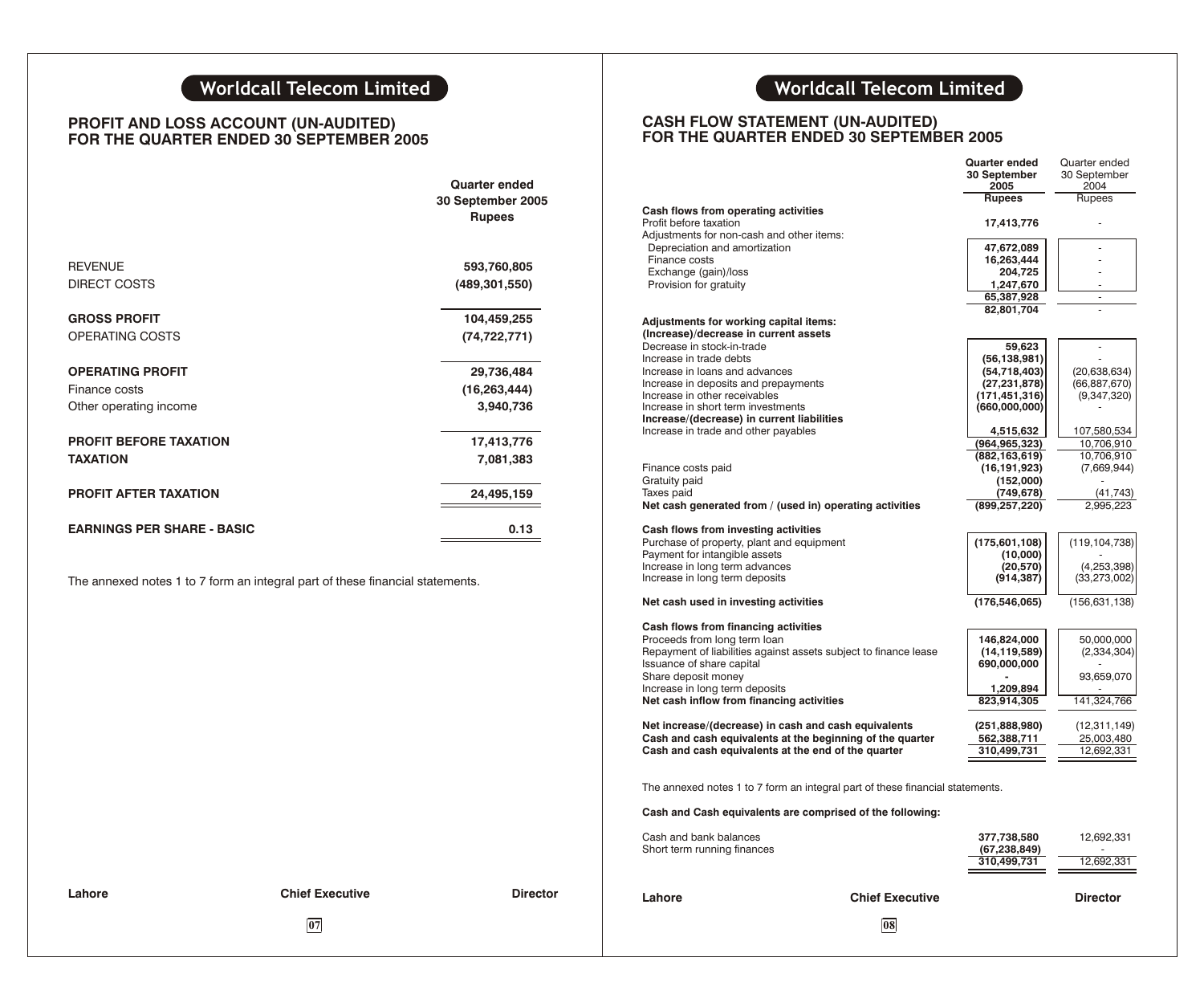## **STATEMENT OF CHANGES IN EQUITY (UN-AUDITED) FOR THE QUARTER ENDED 30 SEPTEMBER 2005**

|                                                   | Share capital | <b>Share Deposit</b> | Accumulated<br>profit/(loss) | Total                      |
|---------------------------------------------------|---------------|----------------------|------------------------------|----------------------------|
|                                                   | <b>Rupees</b> | <b>Rupees</b>        | <b>Rupees</b>                | <b>Rupees</b>              |
| Balance as at 30 June 2004                        | 35,000        | 256,305,930          |                              | 256,340,930                |
| Share deposit money received                      |               | 93,659,070           |                              | 93,659,070                 |
| Balance as at                                     |               |                      |                              |                            |
| 30 September 2004                                 | 35,000        | 349.965.000          |                              | 350,000,000                |
| Balance as at 30 June 2005                        | 2,750,000,000 |                      |                              | (19,217,652) 2,730,782,348 |
| Share deposit money received                      |               | 690,000,000          |                              | 690,000,000                |
| Issuance of share capital                         | 690,000,000   | (690,000,000)        |                              |                            |
| Profit for the quarter ended<br>30 September 2005 |               |                      | 24,495,159                   | 24,495,159                 |
| Balance as at                                     |               |                      |                              |                            |
| 30 September 2005                                 | 3,440,000,000 |                      | 5,277,507                    | 3,445,277,507              |

The annexed notes 1 to 7 form an integral part of these financial statements.

## **Worldcall Telecom Limited Worldcall Telecom Limited**

## **NOTES TO THE ACCOUNTS (UN-AUDITED) FOR THE QUARTER ENDED 30 SEPTEMBER 2005**

### **1. The Company and its operations**

Worldcall Telecom Limited ("WTL" or "the Company") was incorporated in Pakistan on 15 March 2001 as public limited company under the Companies Ordinance, 1984. The principal activities of the Company are to provide Wireless Local Loop ("WLL") and Long Distance & International ("LDI") services in Pakistan under licenses from Pakistan Telecommunications Authority. The Registered Office of the Company is located at 103 C-II, Gulberg III, Lahore.

### **2. Basis of Presentation**

These financial statements are being presented in condensed form in accordance with the requirements of International Accounting Standard-(IAS)-34 "Interim Financial Reporting". These financial statements are un-audited and are being submitted to shareholders, as required under section 245 of the Companies Ordinance,1984.

### **3. Accounting Policies**

The Accounting policies adopted for the preparation of these quarterly financial statements are the same as those applied in preparation of annual published accounts of the Company for the year ended 30 June 2005.

|     |                                          |             | 30 September<br>2005<br>July-Sep | 30 September<br>2004<br>July-Sep |
|-----|------------------------------------------|-------------|----------------------------------|----------------------------------|
| 4.  | <b>Fixed Assets</b>                      | <b>Note</b> | <b>Rupees</b>                    | <b>Rupees</b>                    |
|     |                                          |             |                                  |                                  |
|     | Property, plant and equipment            | 4.1         | 2,317,085,774                    | 267,664,722                      |
| 4.1 | Opening book value                       |             | 2,114,292,498                    | 10,024,851                       |
|     | Add: Additions during the period         | 4.1.1       | 240,253,445                      | 259,119,106                      |
|     |                                          |             | 2,354,545,943                    | 269,143,957                      |
|     | Depreciation charged during the period   |             | 37,460,169                       | 1,479,235                        |
|     |                                          |             | 2,317,085,774                    | 267,664,722                      |
|     | 4.1.1 Breakup of additions               |             |                                  |                                  |
|     | Lease hold improvements                  |             | 670,410                          | 53,650                           |
|     | Plant and machinery                      |             | 37,837,935                       |                                  |
|     | Capital work-in-progress                 |             | 197,856,408                      | 239,846,459                      |
|     | Office equipment                         |             | 366,581                          | 471,307                          |
|     | Lab equipment                            |             | 17,800                           |                                  |
|     | Computers                                |             | 2,133,363                        | 224,800                          |
|     | Furniture and fixtures                   |             | 46,900                           | 4,500                            |
|     | Vehicles                                 |             | 1,324,048                        | 18,518,390                       |
|     |                                          |             | 240,253,445                      | 259,119,106                      |
| 5.  | <b>Transactions with Related Parties</b> |             |                                  |                                  |

#### Related parties comprise of major shareholders, directors, key management personnel, entities over which the directors are able to exercise influence. Worldcall Communications Limited, Worldcall Broadband Limited, First Capital Securities Corporation Limited, First Capital Associates (Private) Limited, Worldcall Mobile (Private) Limited, Worldcall Telephony Limited, Media Times(Private) Limited, Shaheen Insurance Company Limited, First Capital Mutual Fund Limited, First Capital Investment Limited, Pace Pakistan Limited, Worldcall Internet Solutions (Private) Limited, Pace SuperMall (Private) Limited, Lanka Securities(Private) Limited, WorldPress (Private) Limited, Pace Woodlands (Private) Limited, Total Media Limited and Worldcall Multimedia Limited are associated companies due to common directorship. The transactions with related parties other than renumeration and benefits to key management personnel under the terms of their employment are as follows:

### **Lahore Chief Executive Director**